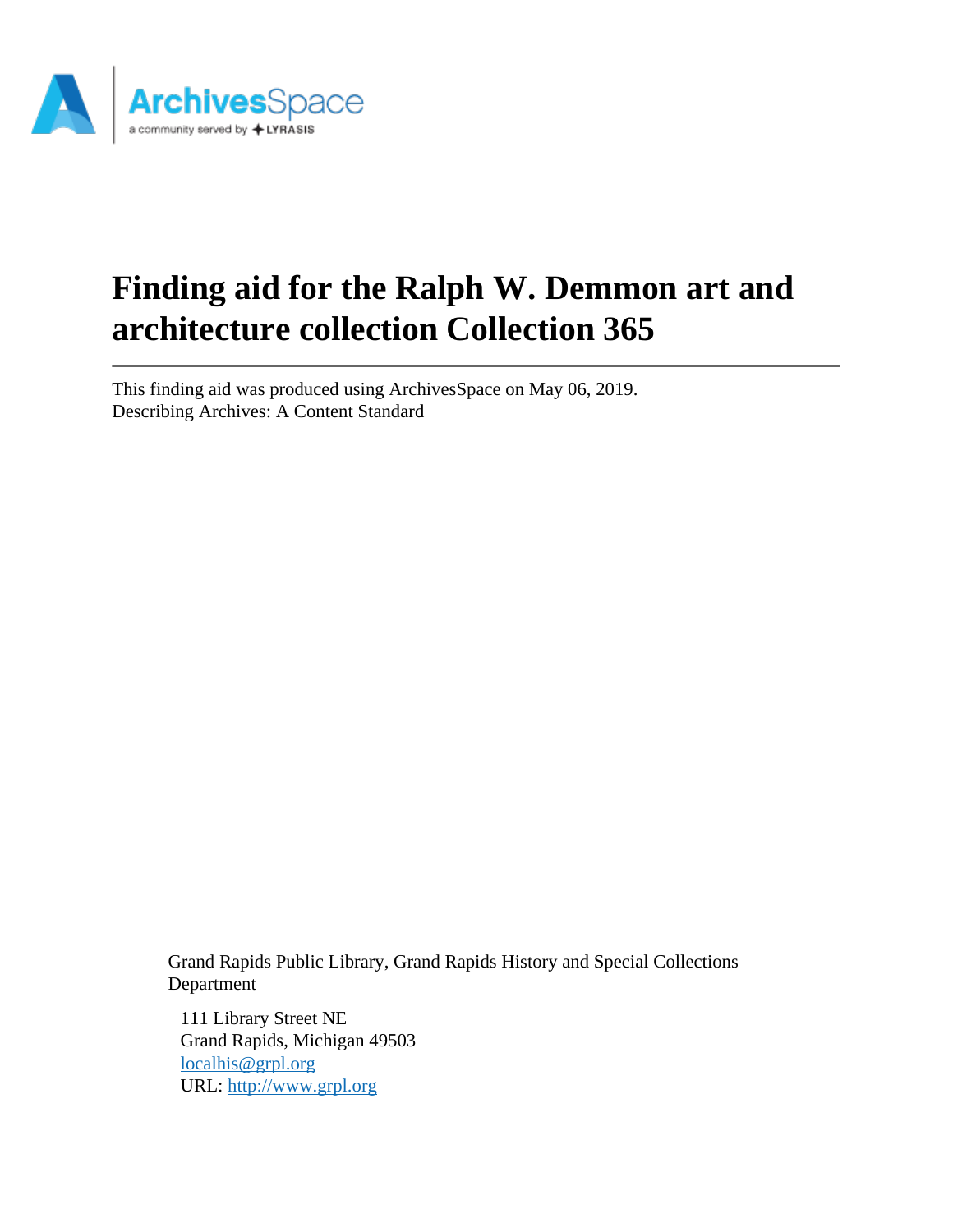# <span id="page-1-0"></span>**Table of Contents**

| -12 |
|-----|
|     |
| 13  |
| 14  |
| -14 |
| -14 |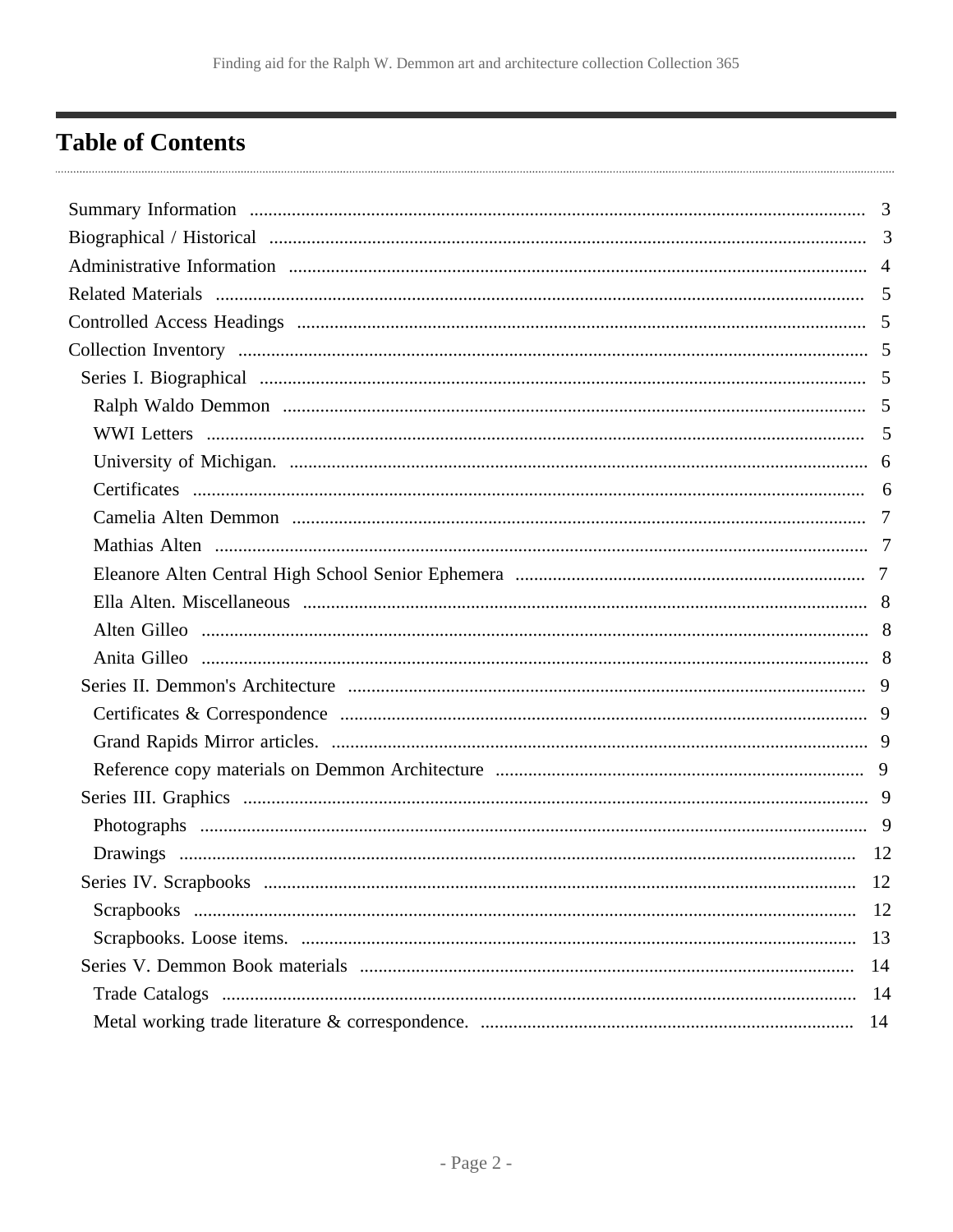# <span id="page-2-0"></span>**Summary Information**

| <b>Repository:</b><br><b>Title:</b> | Grand Rapids Public Library, Grand Rapids History and Special<br><b>Collections Department</b><br>Ralph W. Demmon art and architecture collection                                                                                                                                                                                                                                                                                                                                                                                                                                                                                                                                                                                                                                                                      |
|-------------------------------------|------------------------------------------------------------------------------------------------------------------------------------------------------------------------------------------------------------------------------------------------------------------------------------------------------------------------------------------------------------------------------------------------------------------------------------------------------------------------------------------------------------------------------------------------------------------------------------------------------------------------------------------------------------------------------------------------------------------------------------------------------------------------------------------------------------------------|
| ID:                                 | Collection 365                                                                                                                                                                                                                                                                                                                                                                                                                                                                                                                                                                                                                                                                                                                                                                                                         |
| Date:                               | 1910-2001                                                                                                                                                                                                                                                                                                                                                                                                                                                                                                                                                                                                                                                                                                                                                                                                              |
| <b>Physical Description:</b>        | 4.3 Linear Feet Five boxes                                                                                                                                                                                                                                                                                                                                                                                                                                                                                                                                                                                                                                                                                                                                                                                             |
| Language of the<br><b>Material:</b> | English                                                                                                                                                                                                                                                                                                                                                                                                                                                                                                                                                                                                                                                                                                                                                                                                                |
| Abstract:                           | Ralph W. Demmon (1894-1978) was a Grand Rapids, Michigan<br>designer and architect. Demmon is perhaps best known today as the<br>designer of the war memorial pillars in Veteran's Memorial Park in<br>Grand Rapids. He also did furniture design and had an architectural<br>practice. This collection includes papers, scrapbooks, ephemera,<br>photographs and drawings detailing Demmon's World War I service,<br>his education at the University of Michigan and his architectural<br>career. Also included are an oral history and a scrapbook from his wife,<br>Camelia Alten Demmon and biographical information and ephemera<br>relating to Camelia's family, including limited information on her<br>father, painter Mathias Alten. The collection also contains genealogical<br>data for the Demmon family. |

**^** [Return to Table of Contents](#page-1-0)

# <span id="page-2-1"></span>**Biographical / Historical**

Ralph W. Demmon (February 17, 1894 - February 25, 1978) was the second son of Elwood F. and Blanche Demmon. Elwood was a member of the Union High School faculty for 33 years, teaching English. Ralph attended Central High School in Grand Rapids and spent two years at the Michigan Agricultural College (later Michigan State University) before enlisting in the Air Corp. He was a member of Photo Section 2, 91st Aero Squadron Division in France, from 1917 to 1919.

Upon his return, Demmon studied Architecture at the University of Michigan, earning a B.S. Degree in 1923 and becoming a certified architect in 1924. During this time, 1922-1924, he also worked in the state architect's office.

His social life, while at the University of Michigan, included activities with Camelia Alten (November 13, 1898 - April 1999), who was attending Michigan State Normal College (later Eastern Michigan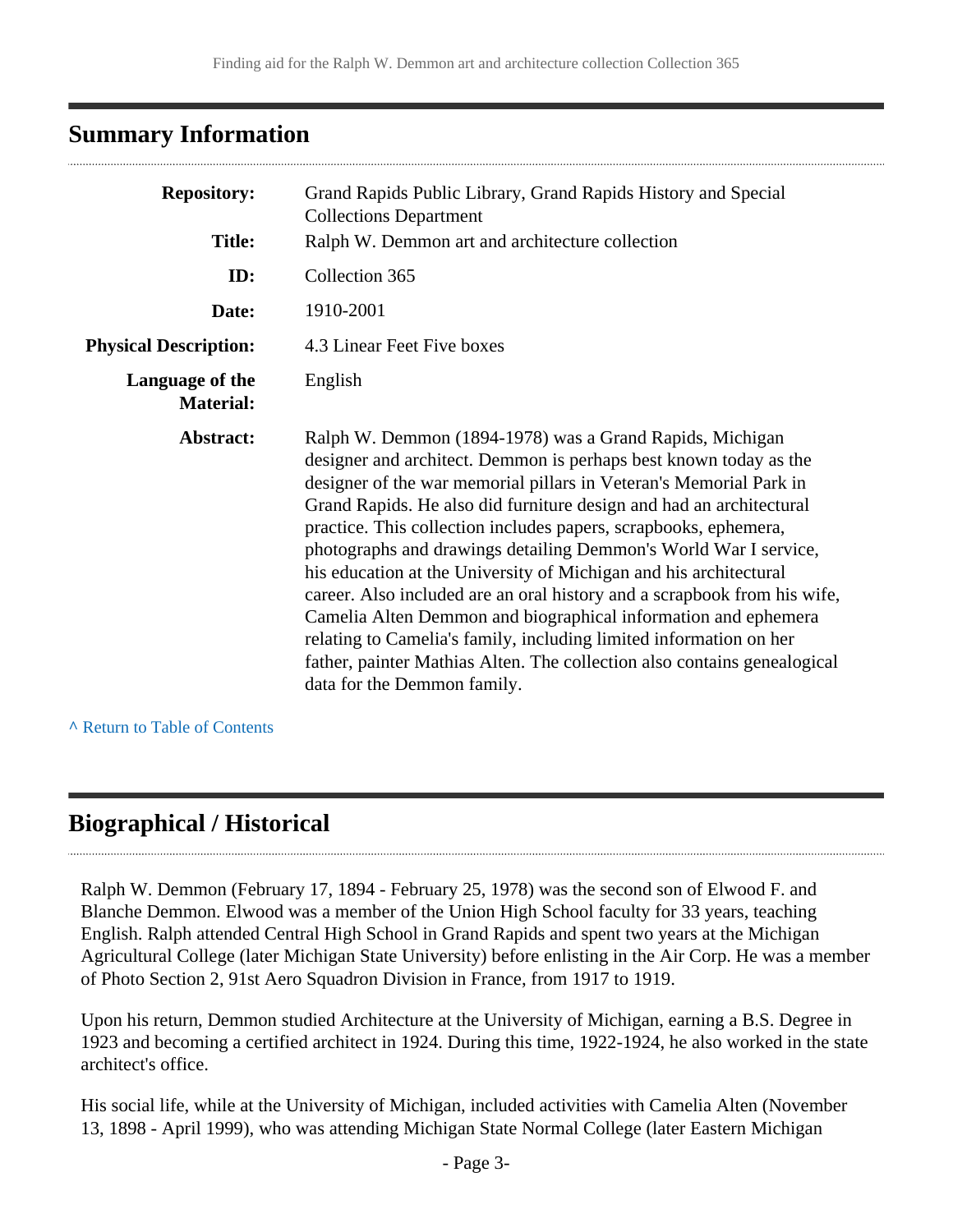University) at Ypsilanti, Michigan during the same time. Camelia graduated from Central High School in 1917 and Michigan State Normal in 1925. They married July 26, 1924.

Camelia and Ralph had two or three daughters, Gloria Gregory, Dianne, and Betty? (who became Mrs. Gordon B. Boozer). Gloria Gregory's son has been the legal owner of his grandfathers' architectural drawings, which it is now understand will be given to the Public Museum of Grand Rapids.

Camelia Alten was the second daughter of the well known Grand Rapids artist Mathias J. Alten and his wife, Bertha L. Schwind Alten. Her sister, Eleanor (December 1, 1896 - January 1994), married Avery Gilleo, and there is a separate archival collection in the department which documents Avery's correspondence with Eleanor during service in World War I. Viola Alten Gatzweiler was the youngest daughter.

Demmon began his architectural practice in Grand Rapids at the firm of Osgood & Osgood from 1924 to 1927. In 1927 he became self-employed, practicing on his own until his retirement in 1963. Most of his work included homes in the Grand Rapids area, some of which are documented in the Grand Rapids Mirror magazine.

Demmon is also said to have been a jewelry designer, particularly in his later years. He may have learned photography skills from his father, who was self taught.

In retirement, the Demmons lived in Naubinway, Michigan in the Upper Peninsular and in Sarasota, Florida.

**^** [Return to Table of Contents](#page-1-0)

# <span id="page-3-0"></span>**Administrative Information**

# **Publication Statement**

Grand Rapids Public Library, Grand Rapids History and Special Collections Department

111 Library Street NE Grand Rapids, Michigan 49503 [localhis@grpl.org](mailto:localhis@grpl.org) URL:<http://www.grpl.org>

### **Immediate Source of Acquisition**

Gloria Gregory (Demmon's daughter), Anita Gilleo. Accession numbers 1995.014, 2002.068, 2008.020, 2009.030, 2009.064.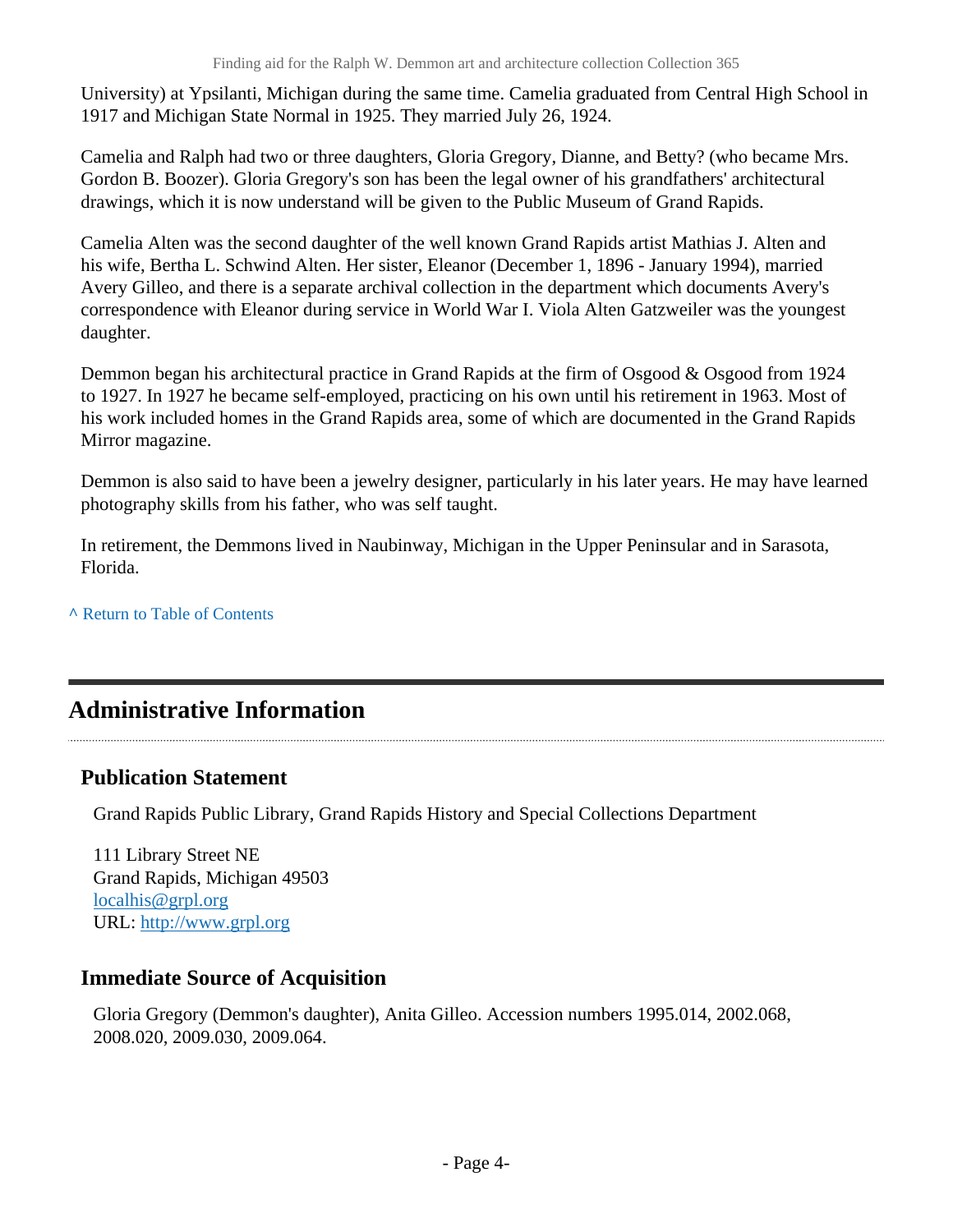#### **^** [Return to Table of Contents](#page-1-0)

# <span id="page-4-0"></span>**Related Materials**

#### **Related Materials**

Memorial Pillars, WWI, Fulton Street Park (Veterans Memorial Park), Grand Rapids - in the Smithsonian Art Inventory. http://siris-artinventories.si.edu/ipac20/ipac.jsp?uri=full=3100001~! 298453!0

Grand Valley State University. Special Collections and University Archives. Mathias Alten Collection. Includes images and documents of Camelia Alten, as well as portraits of both Camelia and Ralph Demmon painted by Alten in 1927.

**^** [Return to Table of Contents](#page-1-0)

# <span id="page-4-1"></span>**Controlled Access Headings**

- Architecture -- Michigan -- Grand Rapids
- World War, 1914-1918 -- Monuments -- Michigan -- Grand Rapids
- personal papers
- Demmon, Ralph W
- Demmon, Camelia Alten
- Demmon

# <span id="page-4-2"></span>**Collection Inventory**

#### <span id="page-4-3"></span>**Series I. Biographical**

#### <span id="page-4-4"></span>**Ralph Waldo Demmon**

| <b>Title/Description</b>                                                    | <b>Instances</b> |
|-----------------------------------------------------------------------------|------------------|
| Obituary article. "Architect of Pylons in Park". Source?/Date.<br>Photocopy | Box 1            |
|                                                                             |                  |

### <span id="page-4-5"></span>**WWI Letters**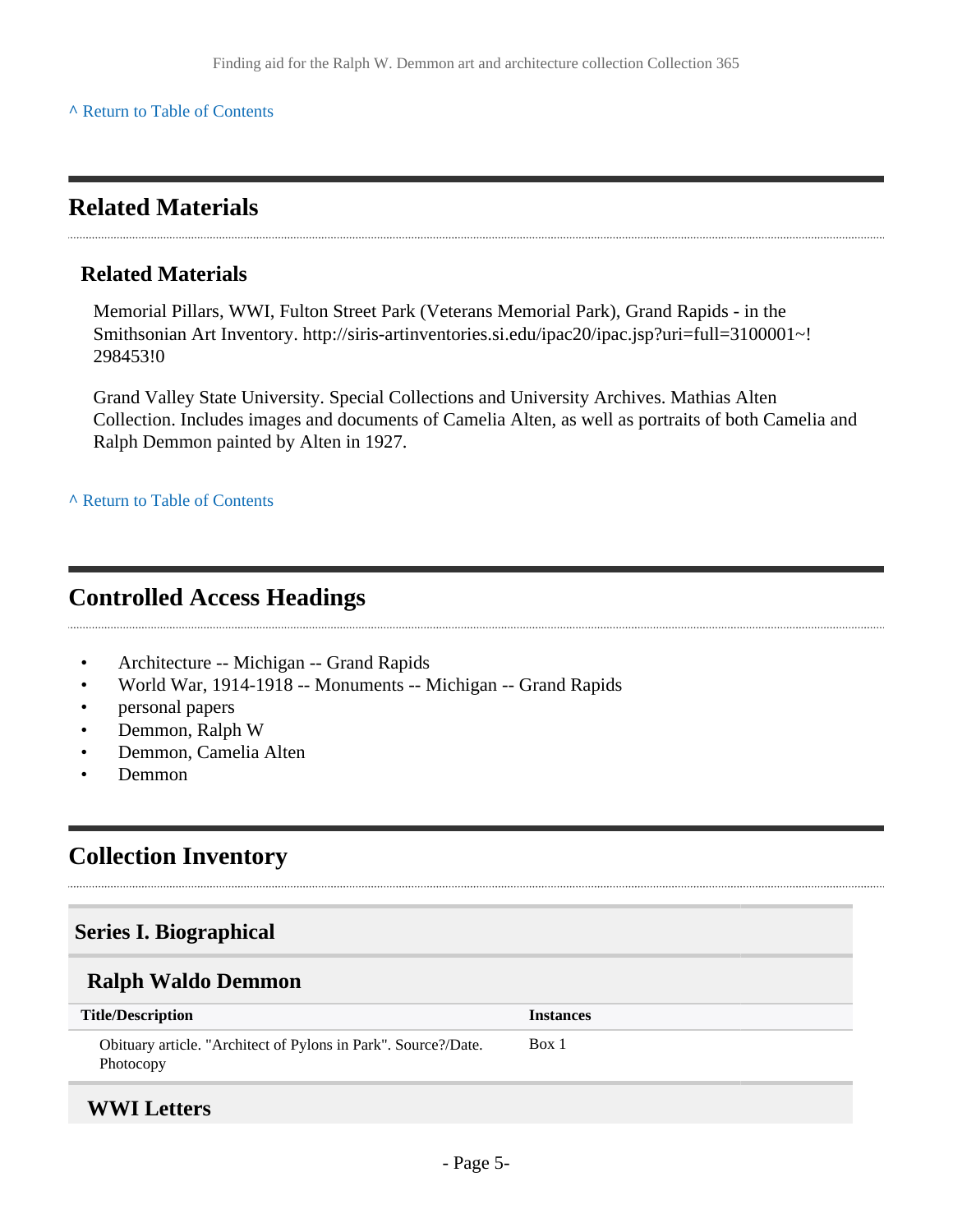<span id="page-5-0"></span>

| <b>Title/Description</b>                                                                                                                                                                                          | <b>Instances</b> |                     |  |
|-------------------------------------------------------------------------------------------------------------------------------------------------------------------------------------------------------------------|------------------|---------------------|--|
| "Slash Picture of Crown Prince" Clipping. Source unknown.<br>"Corp. Ralph W. Demmon Tells of Conditions He Found in<br>Preutin". Nov. 24, 1918. Letter to Dad. (E.F. Demmon, 719<br>Fairview Ave. N.E.) Photocopy | Box 2            | Folder <sub>3</sub> |  |
| Oversized original clipping of above.                                                                                                                                                                             | Box 2            |                     |  |
| <b>Immediate Source of Acquisition:</b><br><b>Immediate Source of Acquisition</b>                                                                                                                                 |                  |                     |  |
| 2002.068                                                                                                                                                                                                          |                  |                     |  |
| Honorable Discharge from the United States Army, 1918.                                                                                                                                                            | Box 1            |                     |  |
| Map World War I Campaign, 1918.                                                                                                                                                                                   | Box 1            |                     |  |
| Application for Survivor Benefits, 1978.                                                                                                                                                                          | Box 1            |                     |  |
| <b>University of Michigan.</b>                                                                                                                                                                                    |                  |                     |  |
| <b>Title/Description</b>                                                                                                                                                                                          | <b>Instances</b> |                     |  |
| University of Michigan. Official Students' Directory,<br>1919-1920.                                                                                                                                               | Box 1            |                     |  |
| <b>General</b>                                                                                                                                                                                                    |                  |                     |  |
| Includes Ralph W. Demmon, pg. 177. Also included other<br>Grand Rapids students.                                                                                                                                  |                  |                     |  |
| Sketch book. [all available pages blank, except the first]                                                                                                                                                        | Box 1            |                     |  |
| <b>General</b>                                                                                                                                                                                                    |                  |                     |  |
| Has "R W D" in black ink top center on front tan buckram<br>cover. Has "Ralph W. Demmon" lettered top center on the<br>first available page.                                                                      |                  |                     |  |
| <b>Certificates</b>                                                                                                                                                                                               |                  |                     |  |
| <b>Title/Description</b>                                                                                                                                                                                          | <b>Instances</b> |                     |  |
| State of Michigan. Board of Registration for Architects<br>Professional Engineers and Land Surveyors.  Registered<br>Architect, 1940                                                                              | Box 2            |                     |  |
| The Imperial Council of the ancient Arabic Order of the Nobles<br>of the Mystic Shrine  in Saladin, Temple of Grand Rapids,<br>Mich. Nov. 8, 1940.                                                                | Box 2            |                     |  |
| United States of American honors the memory of Ralph W.<br>Demmon / Jimmy Carter  copy                                                                                                                            | Box 1            |                     |  |
| Demmon Family genealogy data.                                                                                                                                                                                     | Box 1            |                     |  |

<span id="page-5-1"></span>Demmon Family genealogy data.

Immediate Source of Acquisition: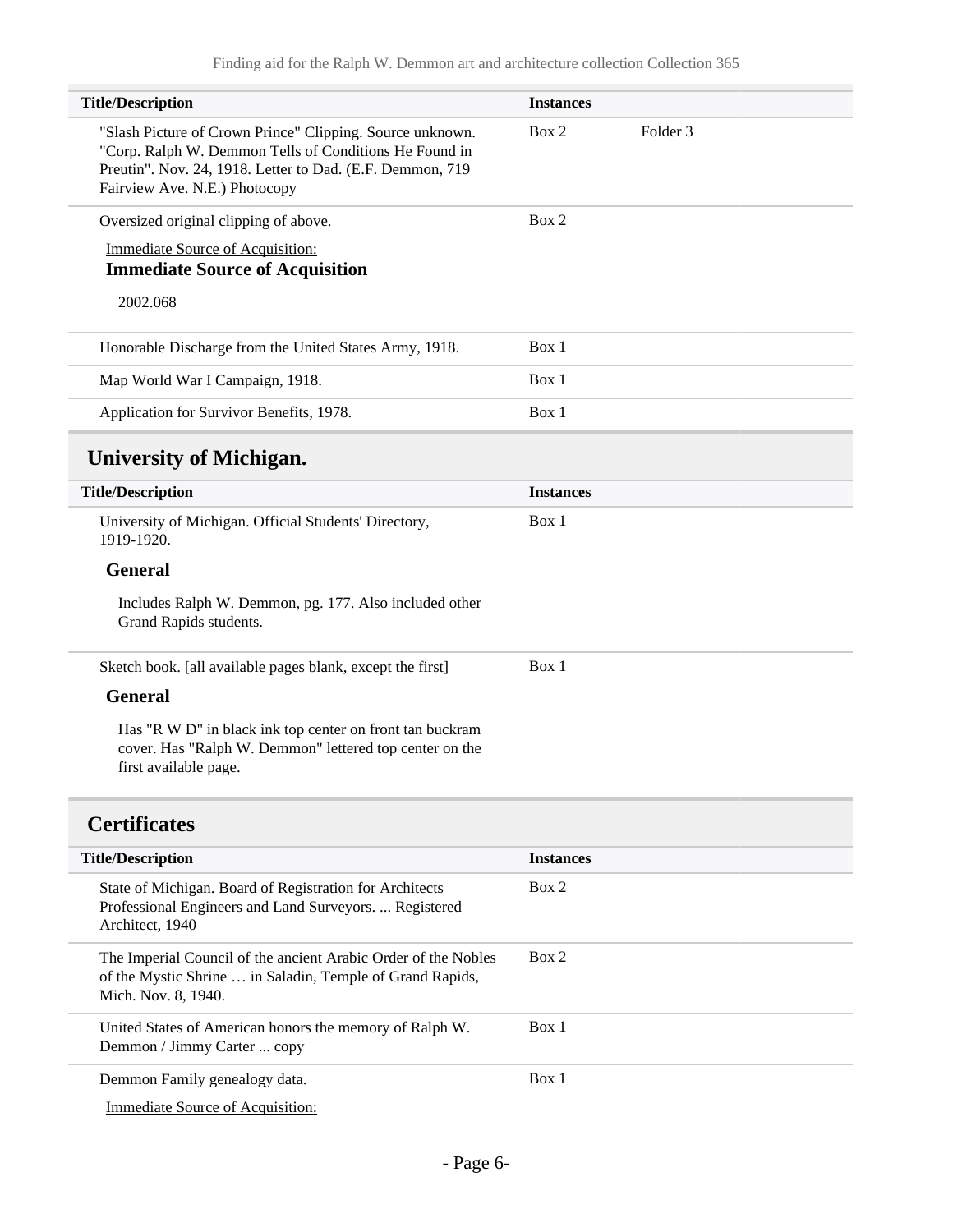#### **Immediate Source of Acquisition**

#### 2002.068

<span id="page-6-1"></span>2002.068

Genealogy of a Demmon and Allied Families / by Elwood Leonard Demmon. Asheville, N.C., 1976.

Box 1

Immediate Source of Acquisition: **Immediate Source of Acquisition**

c. 1 1995.010 / c. 2 2002.068?

### <span id="page-6-0"></span>**Camelia Alten Demmon**

| <b>Title/Description</b>                                                                                                                                                                                                                                                                      | <b>Instances</b> |
|-----------------------------------------------------------------------------------------------------------------------------------------------------------------------------------------------------------------------------------------------------------------------------------------------|------------------|
| Camelia Alten Demmon oral history, ca. 1969. Interviewed<br>by daughter, Gloria Gregory. CD from an audio cassette tape<br>made by Mi-Stories.com. 2008.020. Rights not given to Library;<br>and the several copies of the CD distributed to family or area<br>institutions. CD Needs marked. | Box 1            |
| Sales, 1947-1952, Possibly of Alten work, with reference to<br>checks sent to Ella and Viola / presumed to be Camelia's                                                                                                                                                                       | Box 1            |
| <b>Mathias Alten</b>                                                                                                                                                                                                                                                                          |                  |
| <b>Title/Description</b>                                                                                                                                                                                                                                                                      | <b>Instances</b> |
| Mathias Alten, the Man / written by Gloria Alten Gregroy,<br>grandaughter of Artist; arranged by Henry Matthews, Directory<br>of Collections and Galleries, Grand Valley State University.<br>Presentation to the Grand Rapids Torch Club, Feb. 13, 2001.                                     | Box 1            |

# <span id="page-6-2"></span>**Eleanore Alten Central High School Senior Ephemera**

| <b>Title/Description</b>                                                                                                                                           | <b>Instances</b> |
|--------------------------------------------------------------------------------------------------------------------------------------------------------------------|------------------|
| 52nd Annual Graduating Exercises, June 19, 1914 (2)                                                                                                                | Box 1            |
| Invitation in original envelop with "Miss Eleanor Alten" card.                                                                                                     | Box 1            |
| GR Central High School Point system  Mostly blank.                                                                                                                 | Box 1            |
| Party card. Class of 1914, April 25, 1914 (rodent? Damage)                                                                                                         | Box 1            |
| "The Piper" play program. Apr. 17, 1914                                                                                                                            | Box 1            |
| Clipping, June 13, [1914]. "Senior Class Play Proves a Success"<br>Source unknown. Play is "What Would You Do?", with Eleanor<br>Alten as one of the chorus girls. | Box 1            |
| Dance card with gray cover. March 19, 1915. Gilleo listed twice,<br>others just once.                                                                              | Box 1            |
| Eleanore Alten / Ella Alten. Grand Rapids High School / Central<br>High School Ephemera                                                                            | Box 1            |
|                                                                                                                                                                    |                  |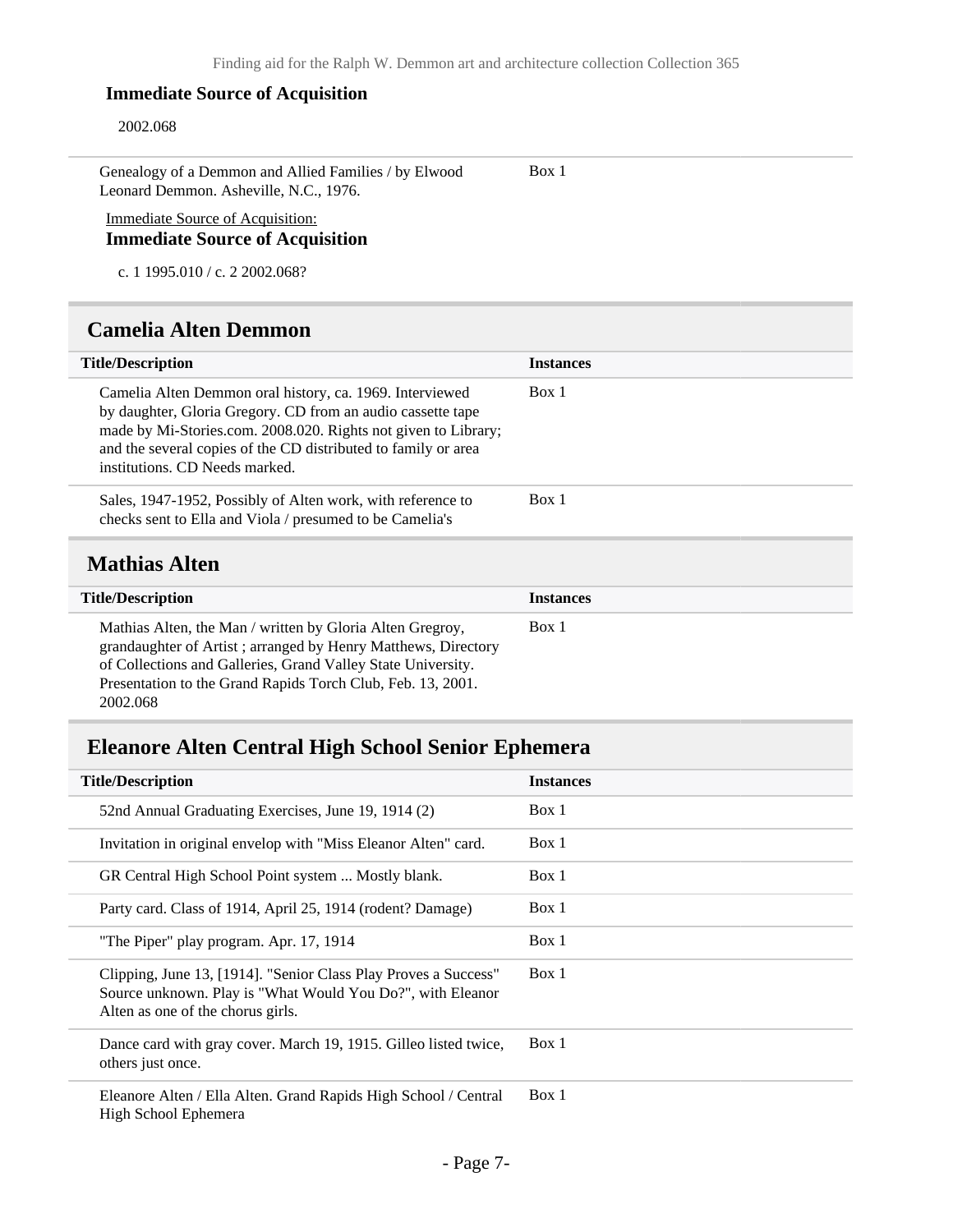| Receipt, June 8, 1910. Documenting completion of $\frac{1}{2}$ year of<br>study in several courses. | Box 1 |
|-----------------------------------------------------------------------------------------------------|-------|
| Class Certificates (2) June 1913, June 1914                                                         | Box 1 |
| Credit Slips for Grand Rapids High School                                                           | Box 1 |
| Ella Alten $(5)$ 1910                                                                               | Box 1 |
| Eleanor Alten (4) 1913                                                                              | Box 1 |
| Eleanor Alten (6) 1914                                                                              | Box 1 |
| "I have subscribed to Helios" business cards (2)                                                    | Box 1 |
| "The new Central Song" card                                                                         | Box 1 |
| Rhetoric Blue book / Eleanore Alten, Nov. 24, 1914. Most pages<br>blank.                            | Box 1 |

# <span id="page-7-0"></span>**Ella Alten. Miscellaneous**

| <b>Title/Description</b>                                                                                                                      | <b>Instances</b> |
|-----------------------------------------------------------------------------------------------------------------------------------------------|------------------|
| Program. Afternoon Musicale given by Pupils of Agnus Douglas<br>and Henry C. Post [1910] June 16. Ella Alten listed on the<br>program, piano. | Box 1            |
| Immediate Source of Acquisition:<br><b>Immediate Source of Acquisition</b>                                                                    |                  |

2009.064

# <span id="page-7-1"></span>**Alten Gilleo**

<span id="page-7-2"></span>

| <b>Title/Description</b>                                                                                                                                                  | <b>Instances</b> |
|---------------------------------------------------------------------------------------------------------------------------------------------------------------------------|------------------|
| Grand Rapids Central High School Credit Slips (5), 1936.                                                                                                                  | Box 1            |
| <b>Anita Gilleo</b>                                                                                                                                                       |                  |
| <b>Title/Description</b>                                                                                                                                                  | <b>Instances</b> |
| Anita Gilleo's book in 4-1 grade. "My Progress book in<br>Arthmetic No. 1." Individual Workbook  / Eleanor M.<br>Johnson. Columbus, Ohio: American Education Press, 1929. | Box 1            |
| The Chart Primer / edited by Samuel MeCutchen. (Butler's<br>Series). Philadelphia.: E.H. Butler & Co., 1884.                                                              | Box 1            |
| <b>General</b><br>He stemp of school board ournarchin on front flyloof Hes                                                                                                |                  |

Has stamp of school board ownership on front flyleaf. Has notes on front flyleaf for circulation in 1886, including loan to Grandville Ave. School and return, and loan to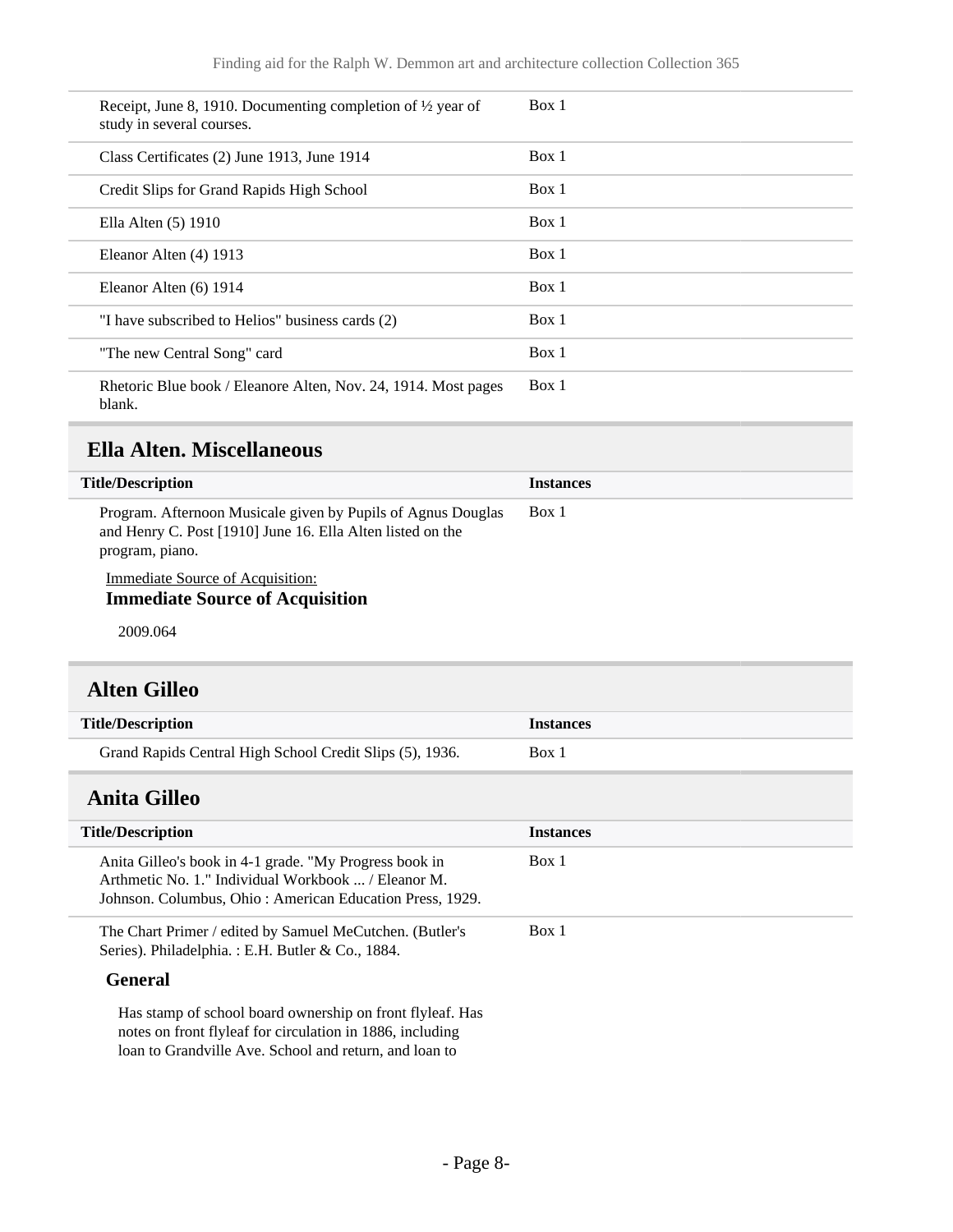Henry St. school and return. Has Viola Alten's name on the title page. Coloring with crayon throughout.

# <span id="page-8-0"></span>**Series II. Demmon's Architecture**

### <span id="page-8-1"></span>**Certificates & Correspondence**

| <b>Title/Description</b>                                                                                               | <b>Instances</b> |          |
|------------------------------------------------------------------------------------------------------------------------|------------------|----------|
| Certificate. Imperial Council of the Ancient Arabic Order of the<br>Mystic Nobles, 1940-11-08                          | Box 2            | Folder 5 |
| Certificate. State of Michigan Board of Registration for<br>Architects Professional Engineers and Land Surveyors, 1940 | Box 2            | Folder 5 |
| Letter, June 8, 1925. Exam results granting Demmon the<br>registration.                                                | Box 1            |          |
| Program of Examination list. Apr. 1925.                                                                                | Box 1            |          |

# <span id="page-8-2"></span>**Grand Rapids Mirror articles.**

| <b>Title/Description</b>                                                                                                                                                                               | <b>Instances</b> |          |
|--------------------------------------------------------------------------------------------------------------------------------------------------------------------------------------------------------|------------------|----------|
| Decorators at Home: residence of Claire L. Van Dusen, East<br>Fulton Road. pg. 22-23, v. 7, no. 3, Fall, 1940. See copy below.                                                                         | Box 2            |          |
| A Small House with Big Trees. Home of Mr. And Mrs. Henry<br>Van Steenwyk, 2503 Maplewood Dr., S.E. pg. 24. v. 8, no. 2,<br>Dec. 1941/Jan. 1942 Full issue, but damaged, and relevant pages<br>removed. | Box 2            | Folder 2 |
| A Southern Colonial Home: the residence of Mr. And Mrs.<br>Kenneth K. Beukema, 2011 San Lu Rae Drive, S.E. pg. 31-33,<br>what date?                                                                    | Box 2            |          |

# <span id="page-8-3"></span>**Reference copy materials on Demmon Architecture**

| <b>Title/Description</b>                                                                                                              | <b>Instances</b> |
|---------------------------------------------------------------------------------------------------------------------------------------|------------------|
| "Decorators at Home" Grand Rapids Mirror, v. 7 #3, Fall 1940.<br>Featuring the Residence of Claire L. Van Dusen, East Fulton<br>Road. | Box 1            |

**^** [Return to Table of Contents](#page-1-0)

### <span id="page-8-4"></span>**Series III. Graphics**

### <span id="page-8-5"></span>**Photographs**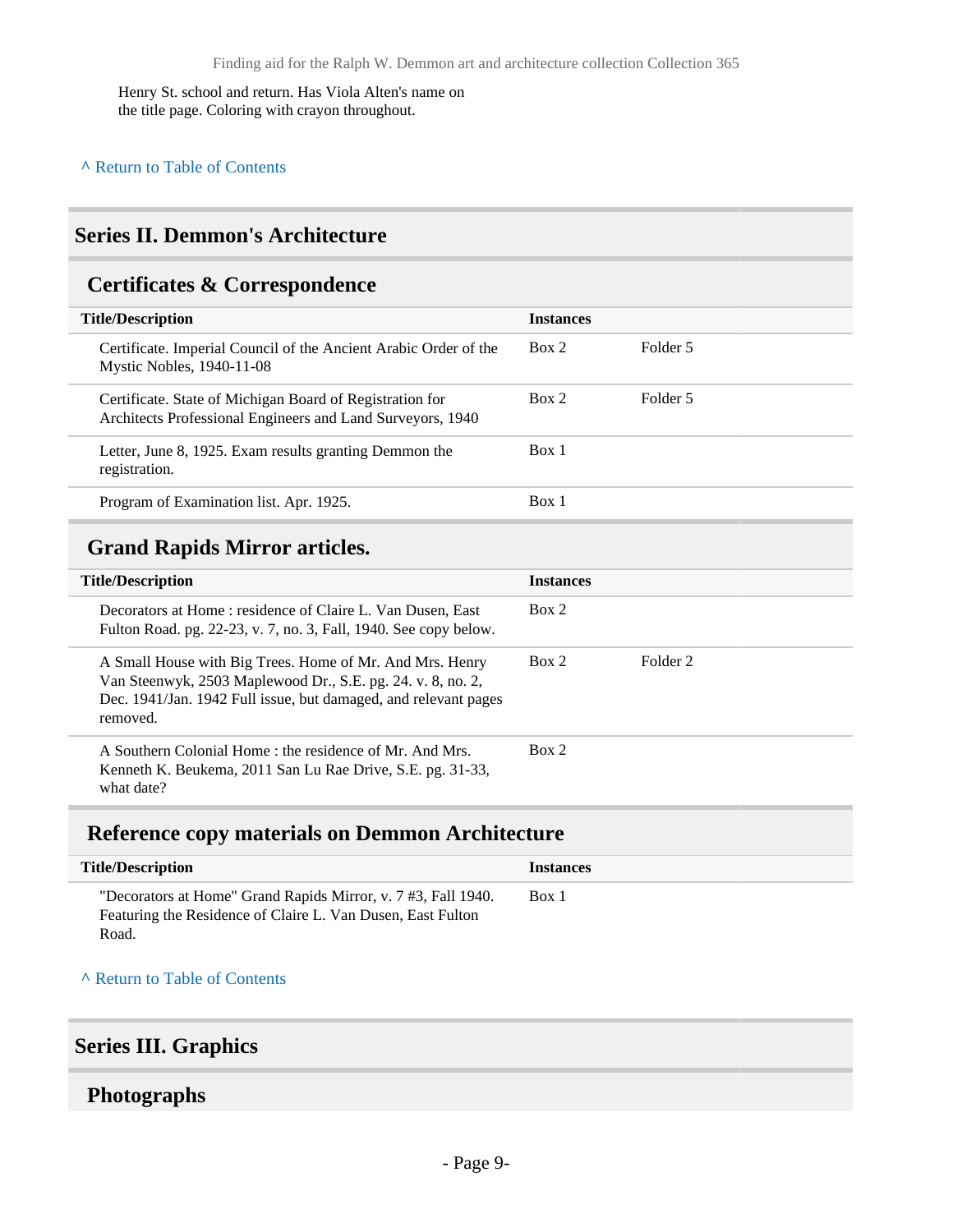# **Albums**

| <b>Title/Description</b>                                                                                                                                                                                                                                                                                  | <b>Instances</b> |
|-----------------------------------------------------------------------------------------------------------------------------------------------------------------------------------------------------------------------------------------------------------------------------------------------------------|------------------|
| Gray small album. Unidentified family photos and mostly men<br>at outside activities such as fishing, camping, hunting, etc.<br>Loose image of Avery Gilleo                                                                                                                                               | $Box$ 3          |
| Dark cover with red rot small album. Unidentified mostly<br>farm, some probably college at front, possible Grand River<br>near North Park near the back.                                                                                                                                                  | $Box$ 3          |
| Camilla Travel album, 1921                                                                                                                                                                                                                                                                                | Box 5            |
| <b>Scope and Contents</b>                                                                                                                                                                                                                                                                                 |                  |
| Most items unidentified, numerous cities, mostly<br>western states. Loose graphic clipping at front with<br>Camelia Alten and Hannah Peterson, skiing on Mt.<br>Ranier, Wash. 7/20/1921 handwritten date. Itinerary for<br>near travel from Grand Rapids & Indiana railway near<br>the back of the album. |                  |
| Ralph Demmon's WWI photographs album. 91st Aero<br>Squadron Division in France from 1917 to 1919. Photo<br>Section 2.                                                                                                                                                                                     | Box 5            |
| <b>Scope and Contents</b>                                                                                                                                                                                                                                                                                 |                  |
| Includes both unidentified candid shots as well as those<br>identified by date and number for Photo Section 2. Only<br>one aerial found near back of the album. Numerous<br>scenes of European cities and towns, landscapes, people,<br>and soldier, some sailors.                                        |                  |
| World War I images found separately.                                                                                                                                                                                                                                                                      |                  |
| <b>Title/Description</b>                                                                                                                                                                                                                                                                                  | <b>Instances</b> |
| France 1918. Landscapes. (5)                                                                                                                                                                                                                                                                              | Box 1            |
| <b>Aerial views of large chateaus</b>                                                                                                                                                                                                                                                                     |                  |

| <b>Title/Description</b> | <b>Instances</b> |
|--------------------------|------------------|
| Azay-Le-Rideau (2)       | Box 1            |
| Champigny sur Veude (2)  | Box 1            |
| Le Lude $(4)$            | Box 1            |
| Rignac $(2)$             | Box 1            |
| Champique $(2)$          | Box 1            |
| Villandry (2)            | Box 1            |
| Mixed Chateaus / Cities  | Box 1            |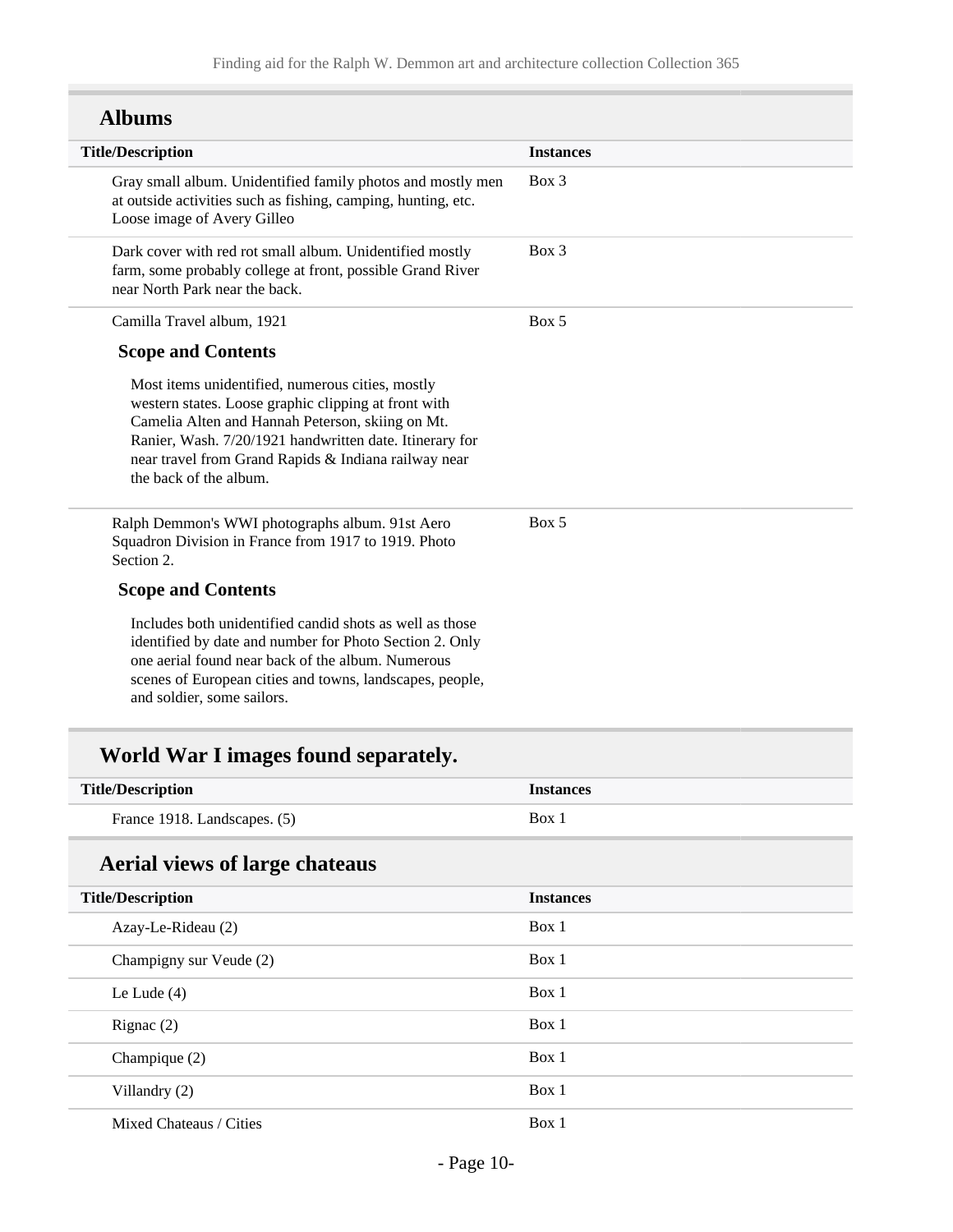| d'Amboise                                                                                | Box 1 |
|------------------------------------------------------------------------------------------|-------|
| <b>Blois</b>                                                                             | Box 1 |
| Chaumont sur Loire                                                                       | Box 1 |
| Usse                                                                                     | Box 1 |
| Valencay                                                                                 | Box 1 |
| Unidentified chateau sited on a river, with part of the wing of<br>the airplane visible. | Box 1 |
| Unidentified city with shadow of wing in upper right corner.                             | Box 1 |

### **1953 Aerial Survey images (2)**

| <b>Title/Description</b>  | <b>Instances</b> |
|---------------------------|------------------|
| July 10, 1953. BVZ-3K-55  | Box 1            |
| July 21, 1953. BVZ-8K-108 | Box 1            |

# **Demmon Architecture Images. Demmon Houses**

Physical Description: 15 color images

#### Immediate Source of Acquisition: **Immediate Source of Acquisition**

2009.030

| <b>Title/Description</b>                    | <b>Instances</b> |  |
|---------------------------------------------|------------------|--|
| 1. Evenson, Fisk Lake, Robinson Road        | Box 1            |  |
| 2. Uplands S.E., Cascadia                   | Box 1            |  |
| 3. Herman House. Darby                      | Box 1            |  |
| 4. Hardy, Lake Drive.                       | Box 1            |  |
| 5. Beukemia, Cascadia, Uplands              | Box 1            |  |
| 6. Post House, Middleboro Lake off Michigan | Box 1            |  |
| 7. Skiff House                              | Box 1            |  |
| 8. Woodruff House, Fulton St.               | Box 1            |  |
| 9. Fisk Lake, Robinson Road                 | Box 1            |  |
| 10. Paley, between Fulton and Robinson Rd.  | Box 1            |  |
| 11. Applegate, Cascadia                     | Box 1            |  |
| 12. Penny Brown, Henrietta, near Reeds lake | Box 1            |  |
| 13. Louis Brown, Maryland                   | Box 1            |  |
| 14. Fulton near Lakeside                    | Box 1            |  |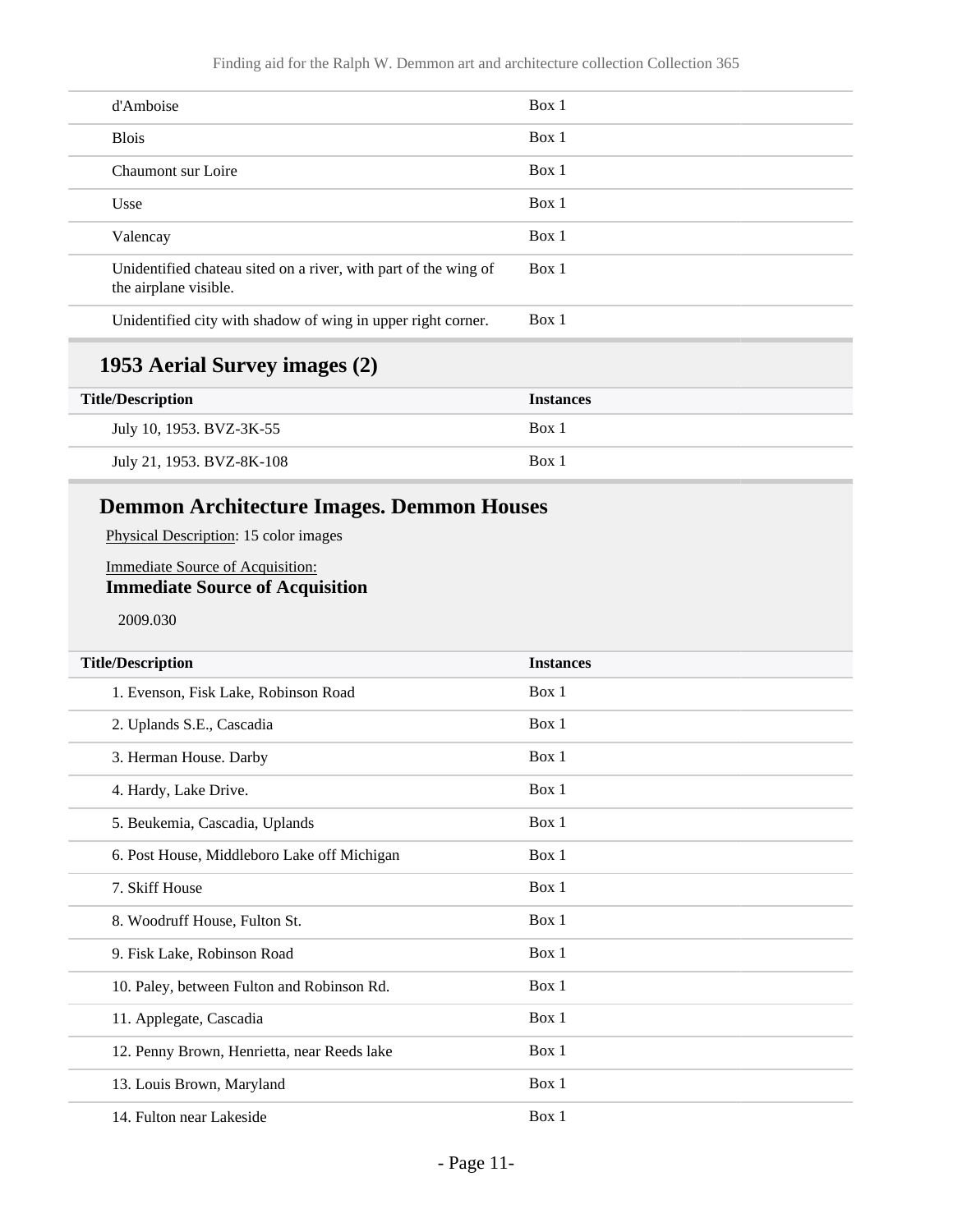<span id="page-11-2"></span><span id="page-11-1"></span><span id="page-11-0"></span>

| 15. Near Reeds Lake                                                                                                                                                                                                                 | Box 1            |          |
|-------------------------------------------------------------------------------------------------------------------------------------------------------------------------------------------------------------------------------------|------------------|----------|
| <b>Drawings</b>                                                                                                                                                                                                                     |                  |          |
| <b>Title/Description</b>                                                                                                                                                                                                            | <b>Instances</b> |          |
| Pencil and color pending on heavy board. "Book Ends,<br>Decorated. Elevation & Plan.                                                                                                                                                | Box 2            | Folder 1 |
| [Unidentified library] Floor plan. Pencil sketch.                                                                                                                                                                                   | Box 2            | Folder 4 |
| <b>General</b>                                                                                                                                                                                                                      |                  |          |
| Has notes: "Catalog and librarian's rooms ought to be<br>near hall, and near delivery desk". "Clerk at delivery desk<br>ought to be able to control both reading rooms."                                                            |                  |          |
| Note: This drawing was found between pages of one of<br>the books from Demmon's professional library. It may be<br>a drawing from his student days, and/or it may be for an<br>actual projects, built or unbuilt, and unidentified. |                  |          |
| <b>Architectural Drawings (2 CD's)</b>                                                                                                                                                                                              |                  |          |
| <b>Immediate Source of Acquisition:</b><br><b>Immediate Source of Acquisition</b>                                                                                                                                                   |                  |          |
|                                                                                                                                                                                                                                     |                  |          |
| 2009.030                                                                                                                                                                                                                            |                  |          |
| <b>Title/Description</b>                                                                                                                                                                                                            | <b>Instances</b> |          |
| CD#1. Contain Project Folders, 1930s-1940s                                                                                                                                                                                          | Box 1            |          |
| CD#2. Contain Project Folders, 1950s-1960s                                                                                                                                                                                          | Box 1            |          |
| Drawings.                                                                                                                                                                                                                           |                  |          |
| <b>Title/Description</b>                                                                                                                                                                                                            | <b>Instances</b> |          |
| Plan. Book Ends Decorated. Pencil & colored pencil on heavy<br>brown paper.                                                                                                                                                         | Box 2            | Folder 1 |
| A Return to Table of Contents                                                                                                                                                                                                       |                  |          |
| <b>Series IV. Scrapbooks</b>                                                                                                                                                                                                        |                  |          |
| <b>Scrapbooks</b>                                                                                                                                                                                                                   |                  |          |
| <b>Title/Description</b>                                                                                                                                                                                                            | <b>Instances</b> |          |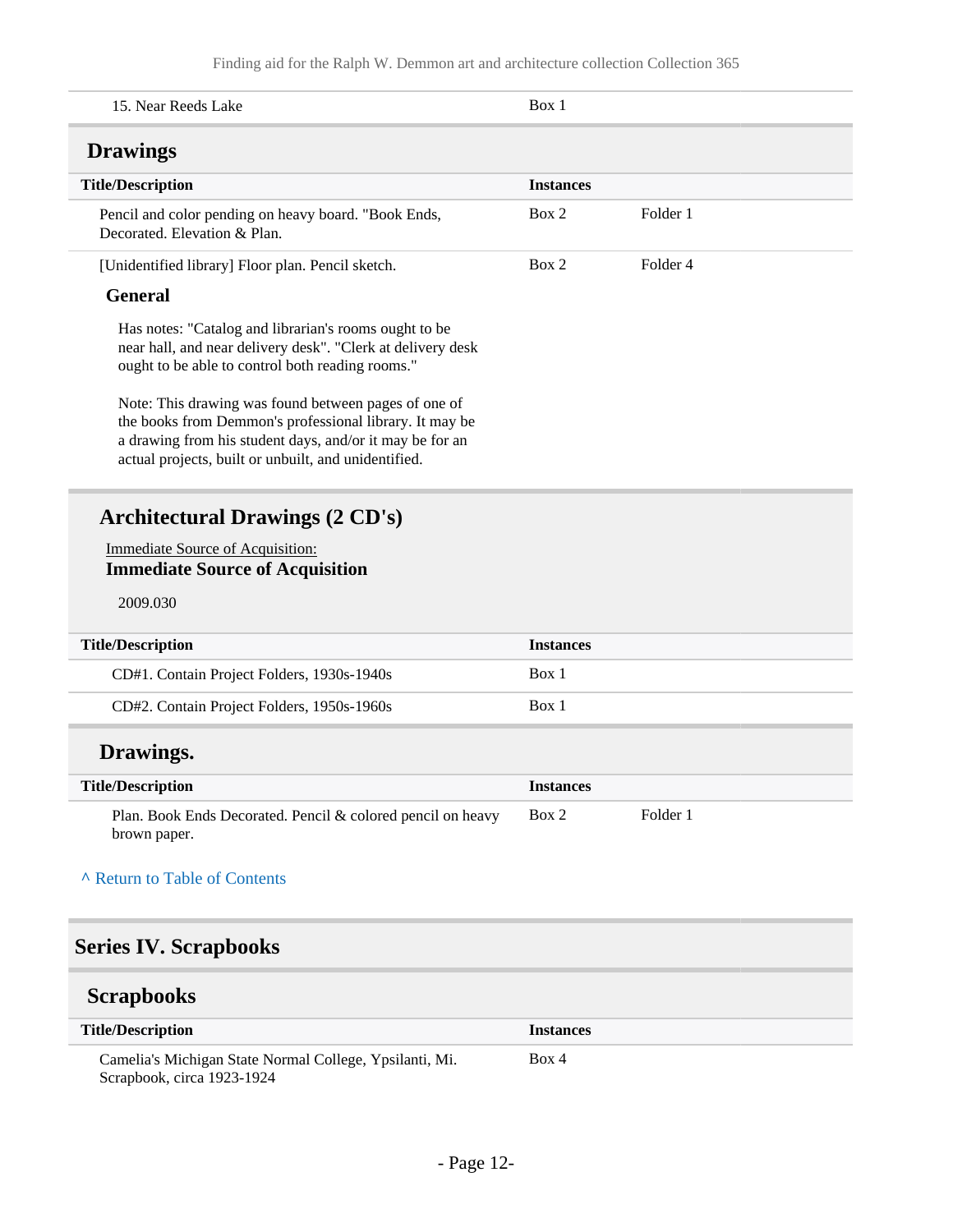#### **Scope and Contents**

Front cover missing. Gray memory pages at the front coming loose. Includes ephemera, photos, letters, etc. Has several photos of Ralph & Camelia, and perhaps their first child? Includes many images of women, presumed to be fellow students of Camelia. Has image of man holding a toddler, in front of a tree, about 1/3 front the front above a Greenwich Village Party 1922 item. This is believed to be Mathias Alten. Other references to Alten and Mrs. Alten in the scrapbook. Some images presumed to include the three sisters. Some may also be his family. Some photos show discoloration. Some items are absent from their pages.

Ralph Demmon Scrapbook, Univ. of Michigan, circa 1919-1923 Box 4

#### **Scope and Contents**

Has ephemera, photos, letters, etc. Camilla Alten clipping, as chorus dancer in "Fads and Fancies", with her picture.

#### Also includes

- 1 Picture of she with Ralph a couple of pages later, with a photo a Camelia, Eleanor and Avery just across the page.
- 2 Several pictures of houses, unidentified.
- 3 Images of various other decorative works, which may be his, or invitations, which may be his.
- 4 Bird's eye view of Grand Rapids, opposite a red card for University Hospital. Also, images of a house, and of Demmon's parents with Camilla, Eleanor & Avery on the same page. 1922.
- 5 Images of Talisen / FLLW
- 6 Invitations done using blueprint.
- 7 Possibly photos of Paul Cret? war monument?

#### <span id="page-12-0"></span>**Scrapbooks. Loose items.**

| <b>Title/Description</b>                                                               | <b>Instances</b> |
|----------------------------------------------------------------------------------------|------------------|
| Demmon WWI Album. Loose at the front.                                                  | Box 1            |
| Loose at wooden Greenwich Village Party palette.                                       | Box 1            |
| Photo. Architectural Rendering of a theater and second<br>building / R.W. Demmon, n.d. | Box 1            |
| Letter from Ralph to Camelia, May 8, 1923                                              | Box 1            |
| MSNC Class Day program, June 18, 1924                                                  | Box 1            |
| Grade Report on Camelia, addressed to her mother                                       | Box 1            |
| Colorized photo "Ba Niv???                                                             | Box 1            |

Loose at Florence Weeks wedding invitation page.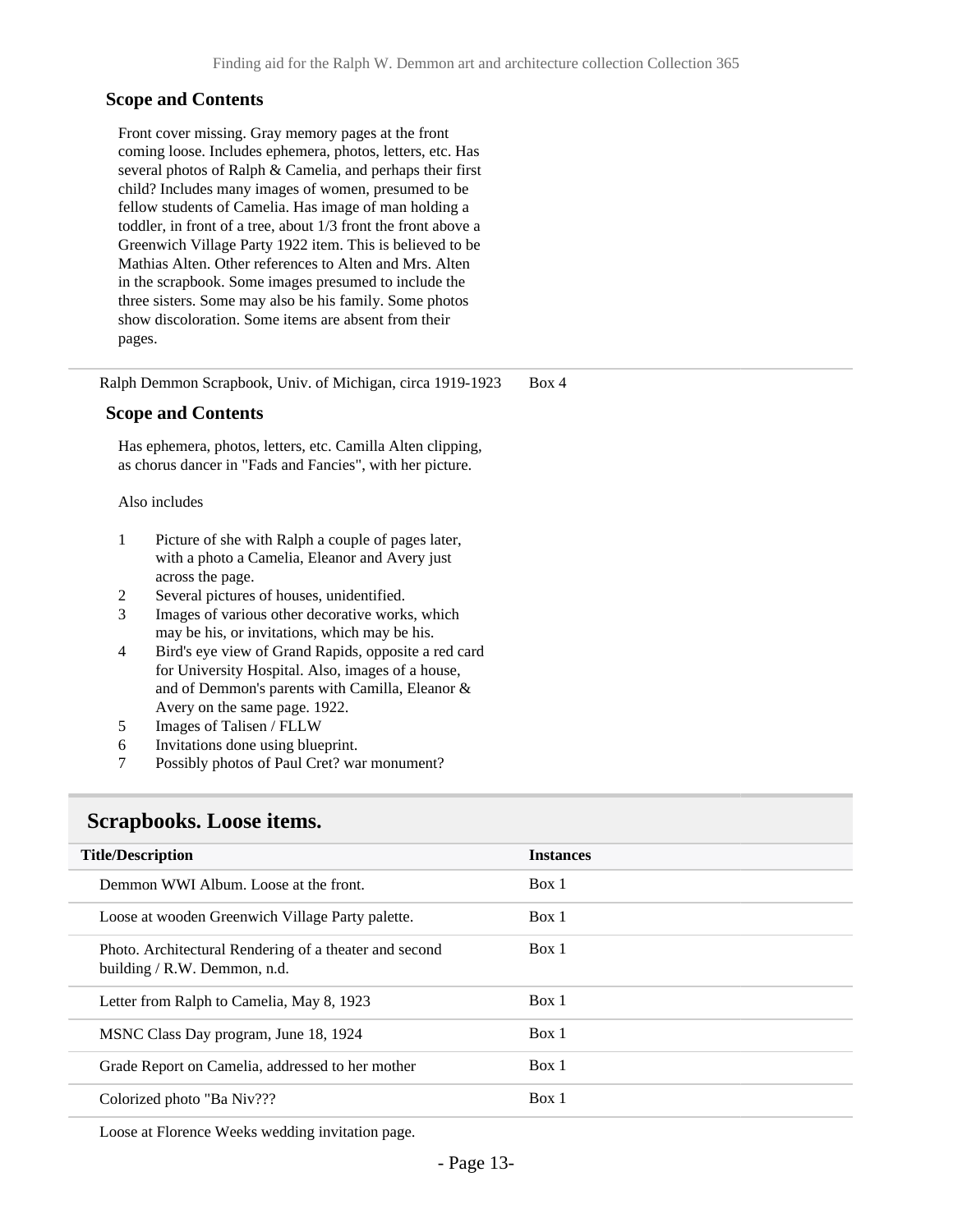Box 1

#### **^** [Return to Table of Contents](#page-1-0)

# <span id="page-13-1"></span><span id="page-13-0"></span>**Series V. Demmon Book materials Title/Description Instances** Inventory of Item Separated from this Collection. Box Unknown **Trade Catalogs Title/Description Instances** Kimball & Russell, Wholesale Distributors, window units, stock millwork, building products. Detroit, Mi. 1966 **Scope and Contents** Includes trade literature for Anderson Windows, Armstong floors, Marlite, ... Box 2 Exterior Lighting by Sternberg. Catalog no. 5. Chicago, Il. : Sternberg Manufacturing Co. Box 1 Print list "Catalog no. 6", 1959/1961. (2) Box 1 Invoice. To Demmon from Sternberg Manufacturing Co. Oct. 21, 1953. Ship to Dr. Daniel DeVries. Box 1 **Metal working trade literature & correspondence. Title/Description Instances** Smyser-Royer Company Architectural & Ornamental Metal Work, York, P. Box 1

<span id="page-13-2"></span>

| work, York, Pa.                                                                                                                                          |       |
|----------------------------------------------------------------------------------------------------------------------------------------------------------|-------|
| Cast Iron Verandas and Railings. Catalog E. Has a J.W. Fiske<br>sticker, dated June 1, 1945 attached to the front cover.                                 | Box 1 |
| Letter. Nov. 16, 1943 to Demmon from Treasurer of Smyser-<br>Royer, stating that the foundry discontinued operations june<br>1942 "for the duration".    | Box 1 |
| J.W. Fiske Iron Works                                                                                                                                    | Box 1 |
| Metal Work by Fiske / J.W. Fiske Iron Works, N.Y.                                                                                                        | Box 1 |
| Letter. Apr. 19, 1946. To Demmon. On Fiske letterhead.                                                                                                   | Box 1 |
| Letter. Dec. 5, 1949. To Demmon on Fiske letterhead. Ralph<br>Watkins, Metalcrafts, Chicago, Il.                                                         | Box 1 |
| Letter. June 20, 1946 to Demmon. Watkins letterhead, but for<br>Fiske Iron Works. States to Watkins has recently returned from<br>duty in the U.S. Navy. | Box 1 |